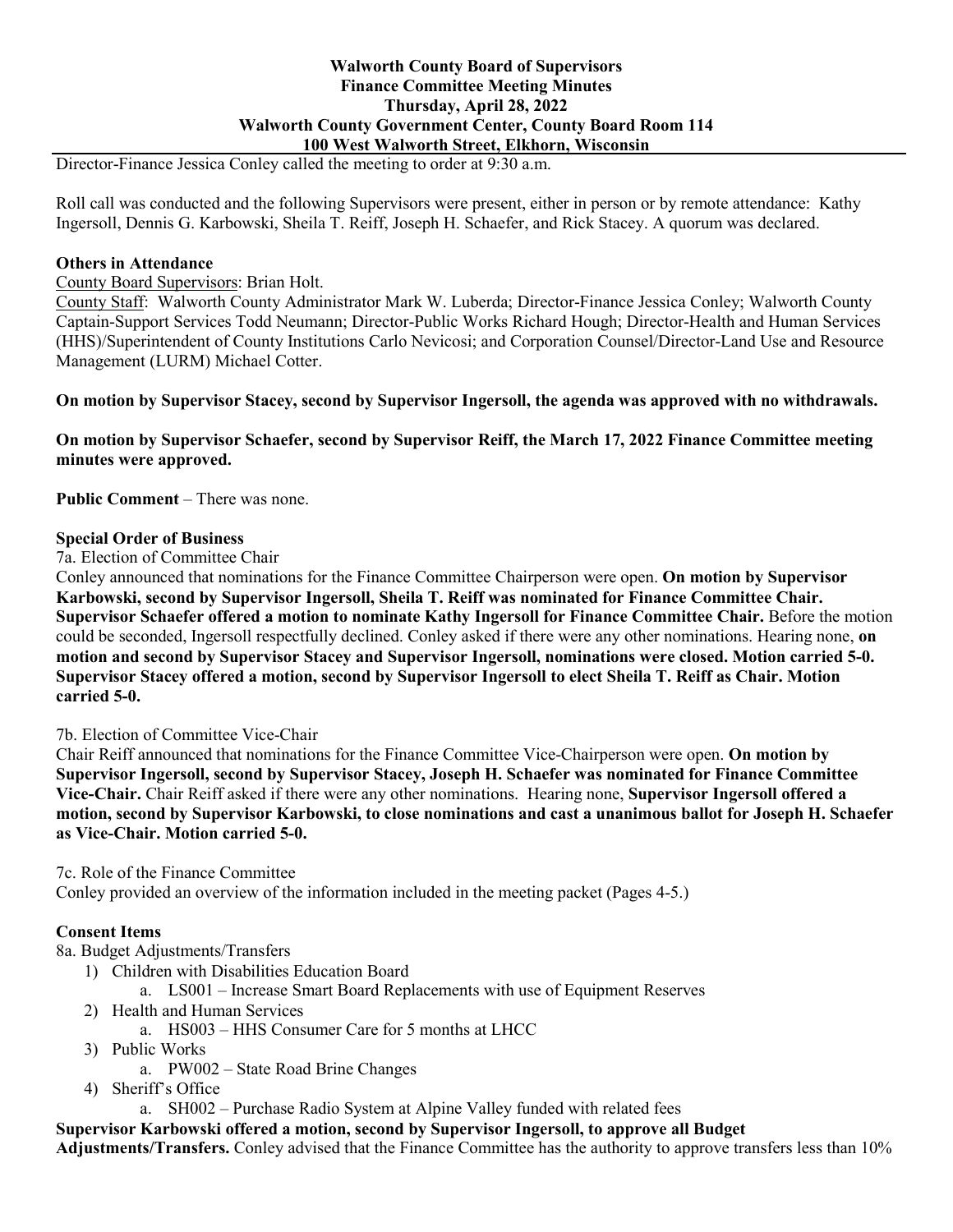Walworth County Board of Supervisors April 28, 2022 Finance Committee Meeting Minutes Page 2 of 5

of a department's expenditures; or adjustments within an individual department's expenditures or related revenue source between \$25,000 and \$250,000. **Motion carried 5-0.**

## 8b. Bids/Contracts

- 1) Proposal Award Recommendations
	- a. Employee Benefits Consulting Services
- 2) Third Party Solicitation Recommendations
	- a. County's Prescription Drug Plan/Pharmacy Benefits Manager

**Supervisor Ingersoll offered a motion, second by Vice-Chair Schaefer, to approve all Bids/Contracts.** Conley briefly detailed each Bid/Contract noting both items were discussed at the Human Resource Committee Meeting, and this would be the final approval for the contract and award. **Motion carried 5-0.**

# 8c. Purchasing Reports to Committee

- 1) Ordinance Exempt Procurements
	- a. Health and Human Services
		- i. Psychologist/Psychiatrist (Medical Director) Services
		- ii. Temporary APNP Professional Medical Services (Psychology/Psychiatry Services)
- 2) Waiver of Competition
	- a. Sheriff's Office
		- i. Professional civil engineering services for the construction of the radio tower sites for the radio system replacement project
		- ii. Professional consulting services for project management during construction of the radio system replacement project
	- b. Human Resources
		- i. Learning Management Software

**Supervisor Ingersoll offered a motion, second by Supervisor Stacey, to accept all Purchasing Reports to Committee.** Conley explained that the County Ordinance lists types of contracts which are exempt from the full purchasing process due to the intricacies associated with selecting a certain vendor. Conley noted Waivers of Competition are approved by the County Administrator and then reported to the Committee. She noted the information included in the packet on Pages 20-31 provides an explanation as to the reasons a waiver was appropriate. **Motion carried 5-0.**

### 7d. Declaration of Surplus

1) Request to declare jail emergency power generator as surplus and authorizing staff to dispose of the asset **Supervisor Ingersoll offered a motion, second by Supervisor Stacey, to approve the request to declare the jail emergency power generator as surplus and authorize staff to dispose of the asset. Motion carried 5-0.**

# 7e. Reports

- 1) Update on tax incremental financing districts (TIDs)
- 2) Quarterly Delinquent Tax Report  $1<sup>st</sup>$  quarter 2022
- 3) Quarterly Property Loss Report  $1<sup>st</sup>$  quarter 2022
- 4) Out-of-State Travel
	- a. Sheriff's Office
		- i. J. Adams, K9 Training, Chattanooga, TN
		- ii. M. Ludowise, Ronin/K9 Training, Chattanooga, TN
		- iii. M. Weber, K9 Training, Chattanooga, TN
		- b. Public Works
			- i. A. Kopydlowski & J. Miller, Lock Training, Indianapolis, IN
			- ii. S. Arndt & J. Jacobs, Assetworks Training, Hollywood, CA

**Supervisor Stacey offered a motion, second by Supervisor Ingersoll, to accept all Reports.** Conley provided a detailed summation of her Memorandum and Village of Darien Tax Increment District (TID) #4 included in the packet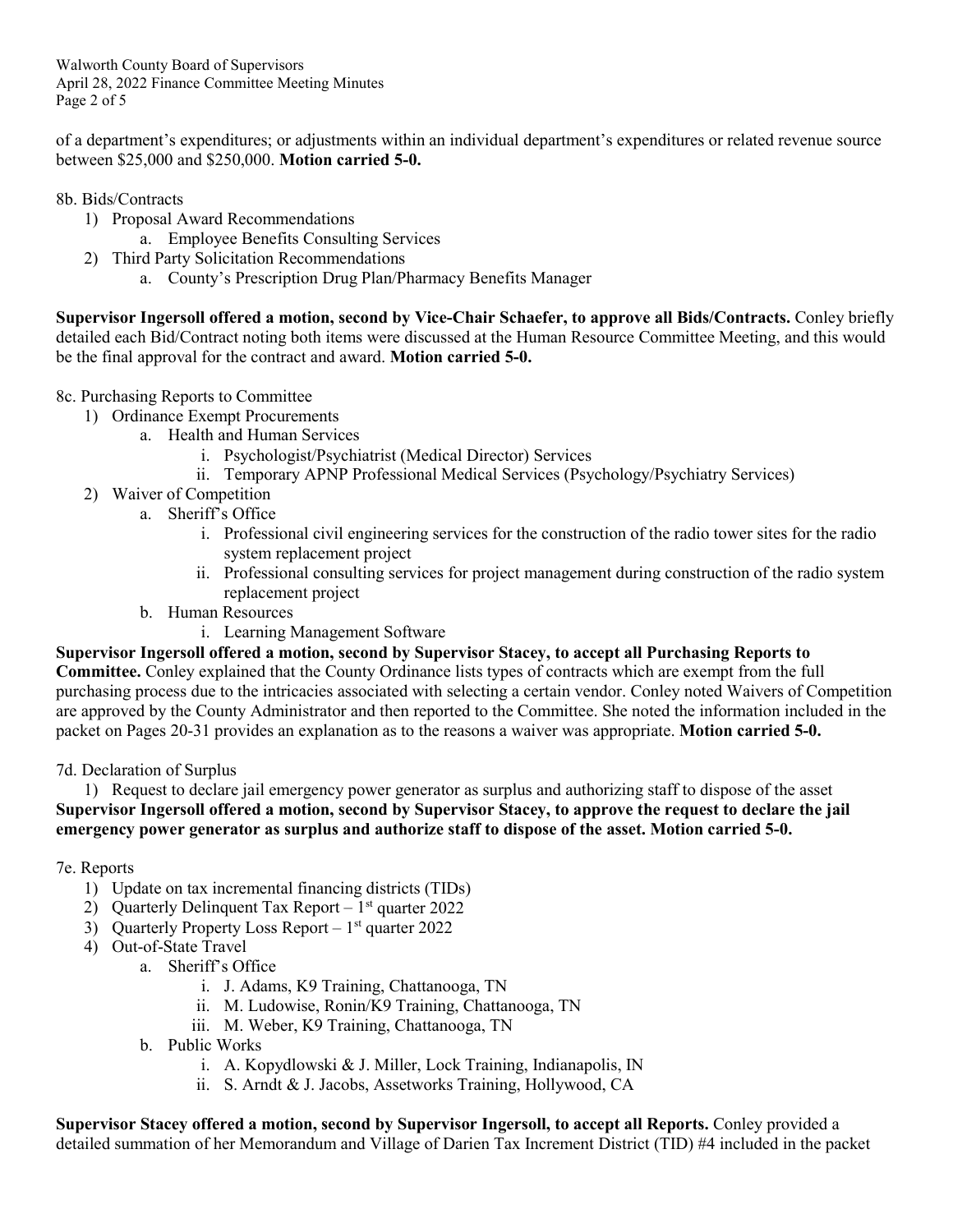Walworth County Board of Supervisors April 28, 2022 Finance Committee Meeting Minutes Page 3 of 5

(Pages 33-42.) Discussion then focused on the total number of TIDs in Walworth County at this time, and how they are performing; with Conley stating she will provide reports and updates throughout the year. **Motion carried 5-0.**

## **New Business**

9a. Resolution No. \*\*-05/22 Authorizing the Public Works Two Single-Axle Trucks with Attachments, and One 2007 Mack Tandem Truck with Attachments to be Declared Surplus and Authorizing Staff to Dispose of the Assets **Supervisor Stacey offered a motion, second by Supervisor Ingersoll, to approve the resolution Authorizing the Public Works Two Single-Axle Trucks with Attachments, and One 2007 Mack Tandem Truck with Attachments to be Declared Surplus and Authorizing Staff to Dispose of the Assets.** Conley explained this resolution requires full County Board approval due to the size and current value of the assets. **Motion carried 5-0.**

9b. Resolution No. \*\*-05/22 Accepting Income Maintenance American Rescue Plan Act Funding and Establishing a Budget

**Supervisor Stacey offered a motion, second by Supervisor Ingersoll, to approve the resolution Accepting Income Maintenance American Rescue Plan Act Funding and Establishing a Budget.** Conley stated funds from this grant will be used to offset costs related to equipment purchases and overtime expenditures for income maintenance staff. **Motion carried 5-0.**

## 9c. 2022 Calendar for 2023 Budget Process

**Supervisor Stacey offered a motion, second by Supervisor Karbowski, to adopt the 2022 Calendar for 2023 Budget Process.** Conley referenced her Memorandum and the 2022 Calendar for 2023 Budget Process included in the packet (Pages 62-64); stating if approved this will serve as the official budget calendar, with the budget planning process beginning in May. **Motion carried 5-0.**

9d. Current Status Report and Update Regarding Projects in the Recovery Grants (ARPA) Budget Plan **Supervisor Karbowski offered a motion, second by Supervisor Stacey, to accept the Report and Update Regarding Projects in the Recovery Grants (ARPA) Budget Plan.** County Administrator Mark W. Luberda gave a detailed summation of the Walworth County Recovery Grant Plan As of April 14, 2022 included in the packet (Pages 66-67.) **Motion carried 5-0.**

9e. Reports and Resolutions Regarding the Closing of Fiscal Year 2021

1) Report on 2021 Fundraisers

**Supervisor Ingersoll offered a motion, second by Supervisor Stacey, to accept the report on 2021 Fundraisers. Motion carried 5-0.**

2) Resolution No. \*\*-05/22 Closing Fiscal Year 2021

**Supervisor Stacey offered a motion, second by Supervisor Karbowski, to approve the resolution Closing Fiscal Year 2021.** Conley proceeded to explain the Closing of Fiscal Year and what is encompassed within the resolution. Conley requested an amendment to the motion that would give her the authority to add a "WHEREAS" recognizing what was done as an adopted budget resolution. **Supervisor Stacey offered a motion, second by Supervisor Karbowski, to approve the resolution Closing Fiscal Year 2021, as amended, to include Conley's recommended "WHEREAS." Motion carried 5-0.**

3) Resolution No. \*\*-05/22 Committing Fund Balances as of December 31, 2021

**Supervisor Stacey offered a motion, second by Supervisor Ingersoll, to approve the resolution Committing Fund Balances as of December 31, 2021.** Conley stated this resolution does not appropriate any funds, it serves to line up all accounts so money is there to use in the intended segregated ways. **Motion carried 5-0.**

### 9f. Lakeland Health Care Center 2021 Yearend Net Position

1) Ordinance No. \*\*-05/22 Amending Section 30-181 of the Walworth County Code of Ordinances Relating to Creation of a Lakeland Health Care Center Pandemic/Transition Net Position Allowance

**Supervisor Ingersoll offered a motion, second by Supervisor Karbowski, to approve the ordinance Amending Section 30-181 of the Walworth County Code of Ordinances Relating to the Creation of a Lakeland Health Care**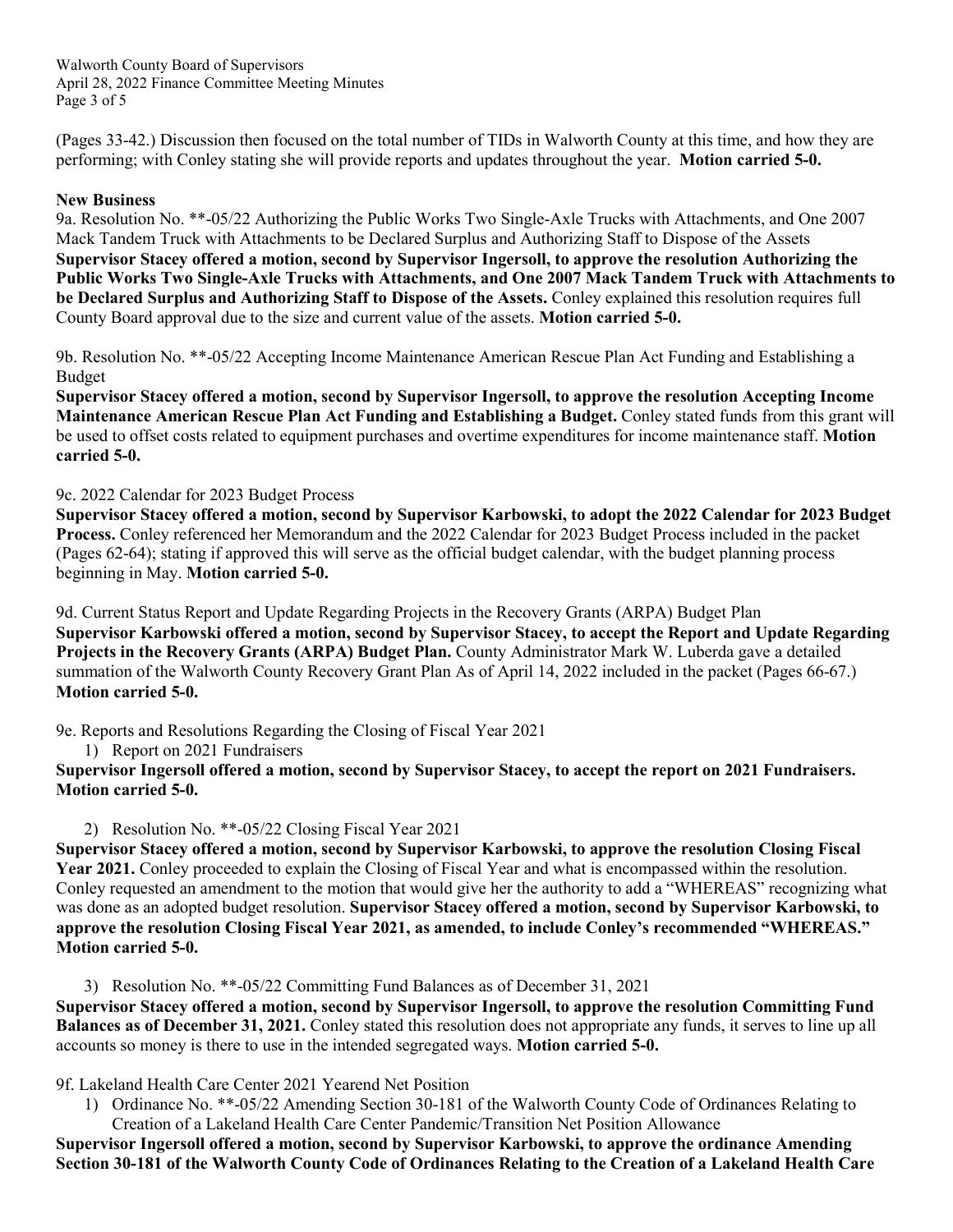Walworth County Board of Supervisors April 28, 2022 Finance Committee Meeting Minutes Page 4 of 5

**Center Pandemic/Transition Net Position Allowance.** Conley shared that \$855,000 of American Rescue Plan Act (ARPA) funding was earmarked to cover premium pay for Lakeland Health Care Center (LHCC) staff, with \$345,000 placed specifically in the 2022 budget. She advised that due to LHCC performance numbers in 2021, and the nursing home receiving a number of other grant sources, it has been decided to place a hold on including those premium pay expenses under ARPA at this time. Director-HHS/Superintendent of County Institutions Carlo Nevicosi explained unique factors contributing to excess funds seen in 2021 for LHCC, and how the proposed reserve fund will support future operational needs. Conley reiterated that this is the creation of a fund balance, and would require Committee approval in order to actually utilize funds. She noted that the allocation will end in 2026. **Motion carried 5-0.**

2) Resolution No. \*\*-05/22 Authorizing Internal Allowances for Lakeland Health Care Center Available Net Position

**Supervisor Stacey offered a motion, second by Supervisor Ingersoll, to approve the resolution Authorizing Internal Allowances for Lakeland Health Care Center Available Net Position.** Conley stated this is the resolution funding what the previously approved ordinance created. **Motion carried 5-0.**

9g. Review of the County Library Service Tax and the Plan for Library Service County Administrator Mark W. Luberda

**Supervisor Stacey offered a motion, second by Supervisor Ingersoll, to accept the report of County Library Service Tax and the Plan for Library Service.** Luberda provided a brief history of changes within the Library Service over the past year and explained how library payments and taxes are calculated within our approved Library Plan. **Motion carried 5-0.**

9h. Government Finance Officers Association (GFOA) Certificate in Excellence in Financial Reporting Award for Fiscal Year Ended December 31, 2020

Conley announced that this is the 19<sup>th</sup> consecutive award for the Annual Comprehensive Financial Report. She acknowledged Comptroller Todd Paprocki and his staff, along with the Finance Committee and the County Board for the significant effort applied to receive this award.

# 9i. COVID-19/American Rescue Plan Act Financial Summary Update

**Supervisor Ingersoll offered a motion, second by Supervisor Stacey, to approve the COVID-19/American Rescue Plan Act Financial Summary Update.** Conley explained this update breaks down the budget for all ARPA programs including how the budget has changed over time. She shared that a quarterly update will be presented next month on the most recent federal report; which is due for submission tomorrow.

Conley pointed out Walworth County Treasurer Valerie Etzel's Memorandum included on Page 105 of the packet; explaining that Governor Evers announced the Wisconsin Help for Home Owners Program, and that there will be a press release to make the public aware of the program. **Motion carried 5-0.**

9j. Consideration of Finance Committee Start Time

Supervisor Stacey inquired as to whether the time of the Finance Committee meeting could be pushed back to a 10:00 a.m. start. Discussion ensued. **Supervisor Stacey offered a motion, second by Vice-Chair Schaefer, to adjust the time for Finance Committee meetings to 10:00 am and forward to the Executive Committee. Motion carried 5-0.**

Discussion then focused on Out-of-State Travel costs, based on a question from Supervisor Ingersoll related to an earlier agenda item (Consent Item 7e. Out of State Travel Reports), relative to hotel rooms for a conference held in Hollywood California.

9k. Labor Negotiations Related to the Walworth County Deputy Sheriff's Association – Closed Session. The committee may discuss the following topic(s) in open session. The committee convened in closed session **at approximately 11:45 a.m. on motion and second by Vice-Chair Schaefer and Supervisor Stacey** pursuant to the exemption contained in Section 19.85(1)(e) of the Wisconsin Statutes, "deliberating or negotiating... or conducting other specified public business, whenever competitive or bargaining reasons require a closed session," specifically to caucus and develop negotiation strategies for collective bargaining with the Walworth County Deputy Sheriff's Association related to a